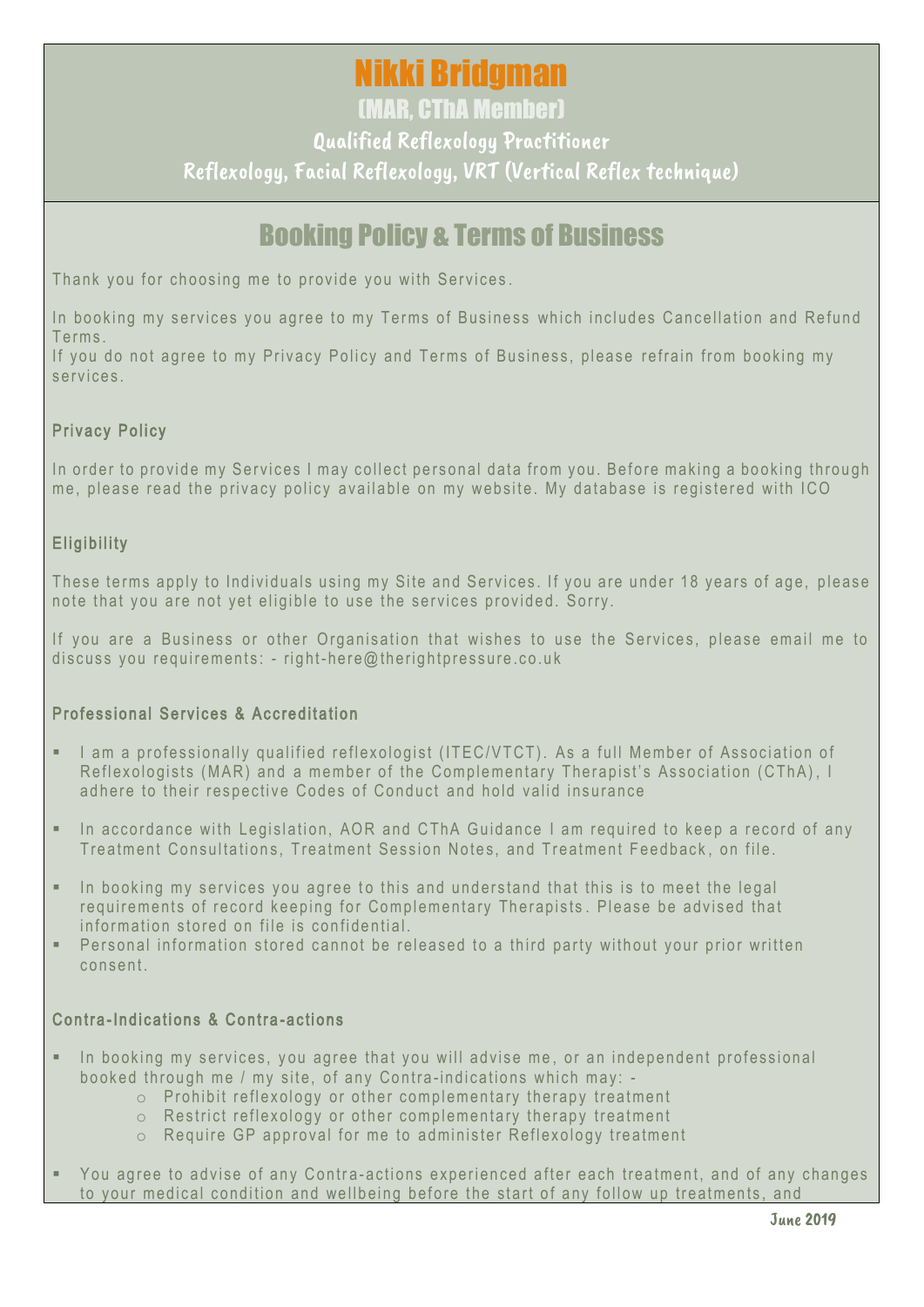especially where there may be changes according to the Contra-Indications (as above: i.e. that would Restrict, Prohibit, or Require GP approval for, Reflexology treatment to be continued)

**•** A list of the type of Contra-Indications that may prevent Reflexology Treatment from me, or an independent professional booked through me, are available on My Site (website).

Please note that the list of Contra-Indications is for guidance purpose only. Always seek advice of your Qualified Health Practitioner.

- . Where I, or an independent professional booked through me / My Site, determines that you present with a Contra-Indication, you acknowledge that we have a right to suspend further treatment until you have consulted with a qualified medical professional and have the written approval of the medical professional for me, or an independent professional booked through me / My Site, to continue with my services
- A list of the type of Contra-Actions that can be experienced during Reflexology Treatment from me, or an independent professional booked through me, are available via My Site (website)

Please note that the list of Contra-Actions is for quidance purpose only. If you are uncertain as to any condition you may have you should always seek advice from your Qualified Health Practitioner

### Bookings and Cancellations

- You acknowledge that you do not have any statutory right to cancel a booking made for a Professional Service. However, you have a contractual entitlement to cancel any booking you have made through me in the following circumstances and on the described terms;
- There is no cancellation fee if you cancel 72 hours before the agreed start time of your a p p o int ment
- $\blacksquare$  If you make a booking that is within 72 hours of the appointment start time (where Late Cancellation, Very Late Cancellation, or Extremely Late Cancellation charges (as explained below) apply), then if you change your mind within 15 minutes of making your booking and notify me within 15 minutes of making the booking, that you wish to cancel your appointment booking, then this will be treated as a "Courtesy Period" and I, or an independent professional booked through me / My Site, will be willing to treat your booking as cancelled without requiring payment of all or any part of the applicable treatment fee and/or any cancellation fees
- $\blacksquare$  If your cancellation of a booking is made via me / My Website:-
- **E** Less than 72 (seventy-two) hours and more than 48 (forty-eight) hours before the agreed start time of your appointment then I, or the independent professional booked through me / My Site, will be entitled to retain / charge you a 25% of the session cost because it represents a Late Cancellation
- . 48 (forty-eight) hours or less and more than 3 (three) hours before the agreed start time of your appointment then I, or the independent professional booked through me / My Site, will be entitled to retain / charge you a 50% of the session cost because it represents a Very Late Cancellation
- $\bullet$  3 (three) hours or less than the agreed start time of your appointment then I, or the independent professional booked through me / My Site, will be entitled to retain / charge you the full amount (100%) of the session cost because it represents an Extremely Late Cancellation
- **E** You will also be charged the full Treatment Fee if you:
- $\blacksquare$  Cancel a booking other than as permitted above;
- Attempt to cancel a booking on or after the Appointment Time; or
- Fail to attend a booking at the Appointment Time and/or at the Designated Premises.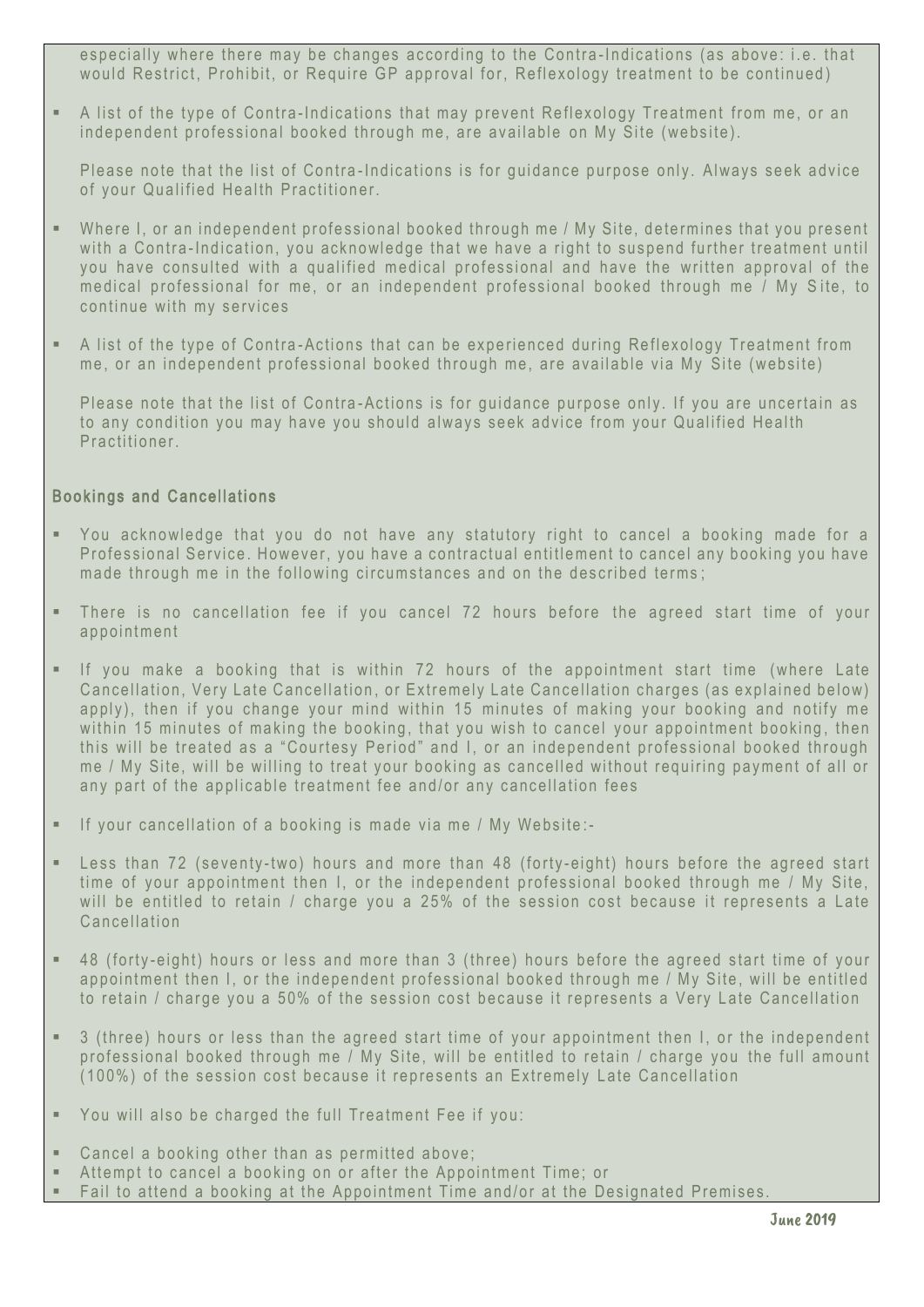- Any cancellation charges incurred must be paid in full before the next session
- **E** Failure to pay cancellation charges in full will prohibit the booking of any subsequent sessions
- $\blacksquare$  Please note that a cancellation fee is charged in order to: -
- **E** compensate me, or any other Independent professionals that you book through me / my site, because it is not reasonable to expect me, or the Independent professional, to be able to provide a Professional Service at another booking where you cancel with short or no notice,
- nor is it reasonable to expect me, or the Independent Professional, to cover hire rates for a designated therapy space that formed part of the booking agreement
- **•** Cancellation fees may in my absolute discretion be waived where you have been unable to cancel a booking without incurring the cancellation fee for genuine reasons which were outside of your control.
- Cancellation fees may in my absolute discretion be waived by me where I have been able to secure a replacement booking to replace the time and full cost of the booked appointment that you have c a nc el l ed
- . Where cancellation fees are waived by me, for services provide by an independent professional booked through me / my site, I act as agent of the Independent professional who is the principal in supplying the Professional Service.

#### Extensions and Delays

- . If you wish to extend the time you have booked a Professional Service, then I, or the Independent professional you have booked through me / my site, will endeavour to fulfil your request. This is subject to the availability of me, and/or the Independent professional when applicable, and payment of an additional charge for the extended time calculated in accordance with the Treatment Prices (each an "Extra Time Charge" and collectively, "Extra Time Charges").
- You understand that delays to the start of your session cannot impact or delay a subsequent session(s) that another(other) person(s) has (have) booked and scheduled with me, or an independent professional booked through me. Therefore;
- **E** If you are delayed and unable to start the Professional Service at the Designated Premises at the Appointment Time agreed, then I, or an independent professional booked through me / My Site, will be entitled to end the session at the scheduled time and without making any adjustment to the Treatment Price to reflect the reduced time of the Professional Service
- **E** If you are delayed and unable to start the Professional Service at the Designated Premises at the Appointment Time agreed, unless I, or the Independent professional booked through me / My Site, agrees to the contrary (which is within the sole discretion of me, or the Independent professional) then: -
- **E** if I, or the Independent professional booked through me / My Site, agree with you to proceed with the Professional Service for the full time allotted notwithstanding the delayed start time, then you shall be obliged to pay before the relevant Professional Service is given, an additional charge calculated at the rate set out with the Treatment Prices for extra time
- **Extra Time Charges for Extensions and/or Delays may in my absolute discretion be waived by me** where there is no impact or delay to the provision of subsequent professional services, and no impact or delay to subsequent session(s) that another(other) person(s) has (have) booked and scheduled with me, or an independent professional booked through me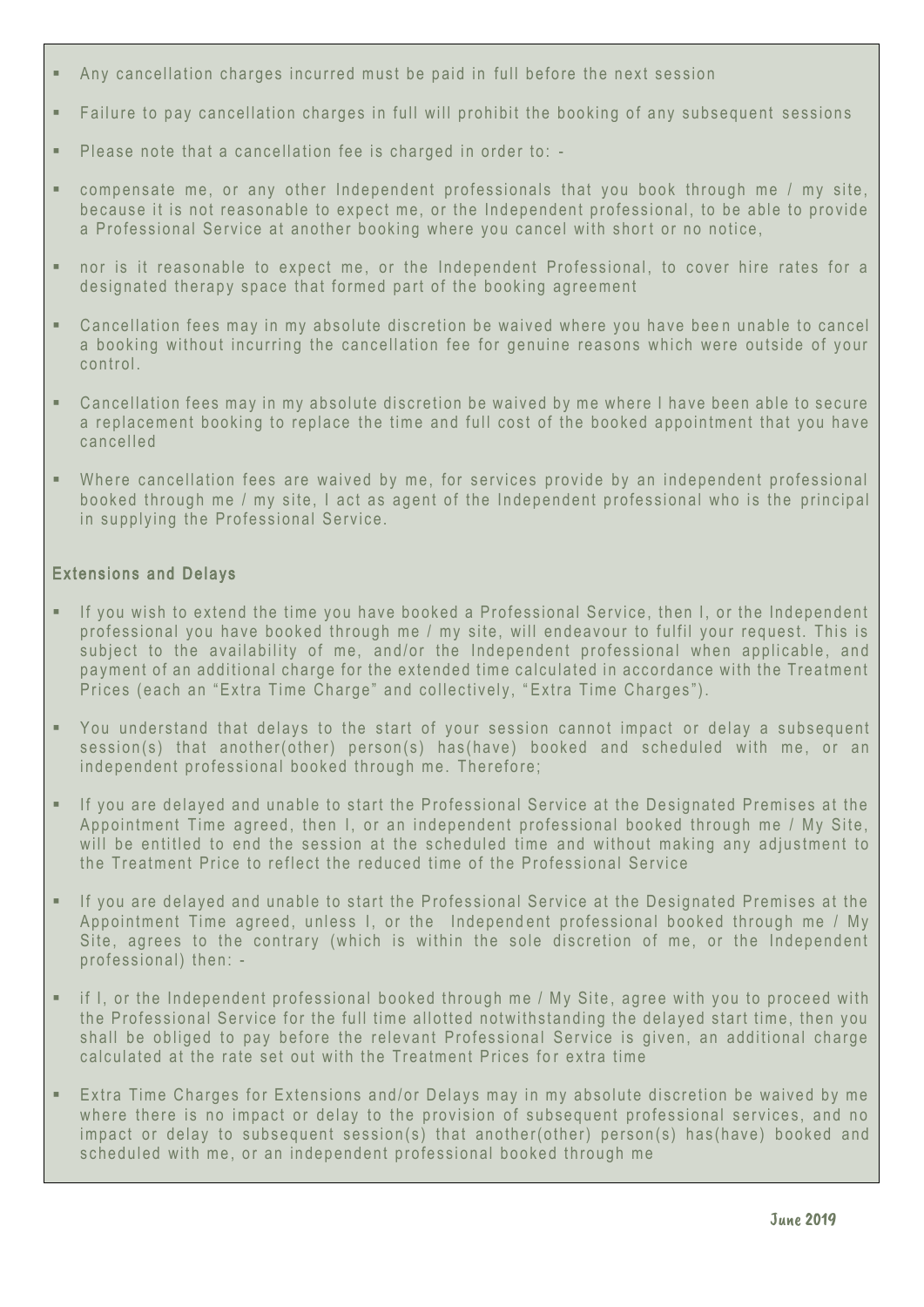Extra Time Charges for Extensions and/or Delays will be collected through me / my site, where I have acted as agent of the Independent professional

### **Refunds**

- **•** Packages and courses of treatments and/or services are offered at a discounted rate.
- **EXT** If you take a package or course of treatments and/or services, and payment is taken in full and up front, the refund due is dependent on how many treatments and/or services you have already received
- . When you stop part way through a package and/or course, the treatments and/or sessions you have already received, will revert to being charged at full rate.
- **•** The total price of the treatments and/or sessions already received, will be off set against the total amount initially paid, for the course of treatments and/or services. It is the difference between the two amounts which will be refunded.
- $\blacksquare$  In some cases, you may end up owing me, or the independent professional booked through me / my site, a further payment, should the monetary amount for the initial package and/or course, be less than the treatments and/or services, already taken.

### **Payment**

- **E** Where Treatment Fees are payable through me / my Site, I collect or arrange collection of payment of Treatment Fees on behalf of me / the Independent professional booked through me / My Site. In each case, my receipt of your payment as agent for the Independent professional discharges your debt to that Independent professional for the amount paid.
- I will do all that I reasonably can to ensure that all of the information you give us when paying for the Professional Service is secure by using an encrypted secure payment mechanism. However, in the absence of negligence on my part, I will not be legally responsible to you for any loss that you may suffer if a third party gains unauthorised access to any information that you may give me at any time.
- **E** All payments by credit card or debit card need to be authorised by the relevant card issuer. I may also need to use extra security steps via Verified by Visa where applicable.

#### **Prices**

- The price of Professional Services (each a "Treatment Price" and collectively "Treatment Prices") varies according to the type, time of day, and duration of the Professional Service you book and also the location of the premises designated for the Professional Service to be provided to you by the Independent professional ("Designated Premises"). Treatment Prices are set from time to time and the Treatment Price you will be required to pay for a specific Professional Service (each a "Treatment Fee" and collectively "Treatment Fees") will be determined by reference to the Treatment Prices in force at the date when that Professional Service is booked.
- . Full details of Treatment Prices are set out in my Site. Treatment Prices are liable to change at any time, but changes will not affect any booking which you have already made.

#### **Referrals**

**•** Complementary sessions offered in exchange for client referrals are offered at my absolute discretion. The total number of complementary sessions that any one person may receive in exchange for client referrals is currently four (4) 1 hour sessions.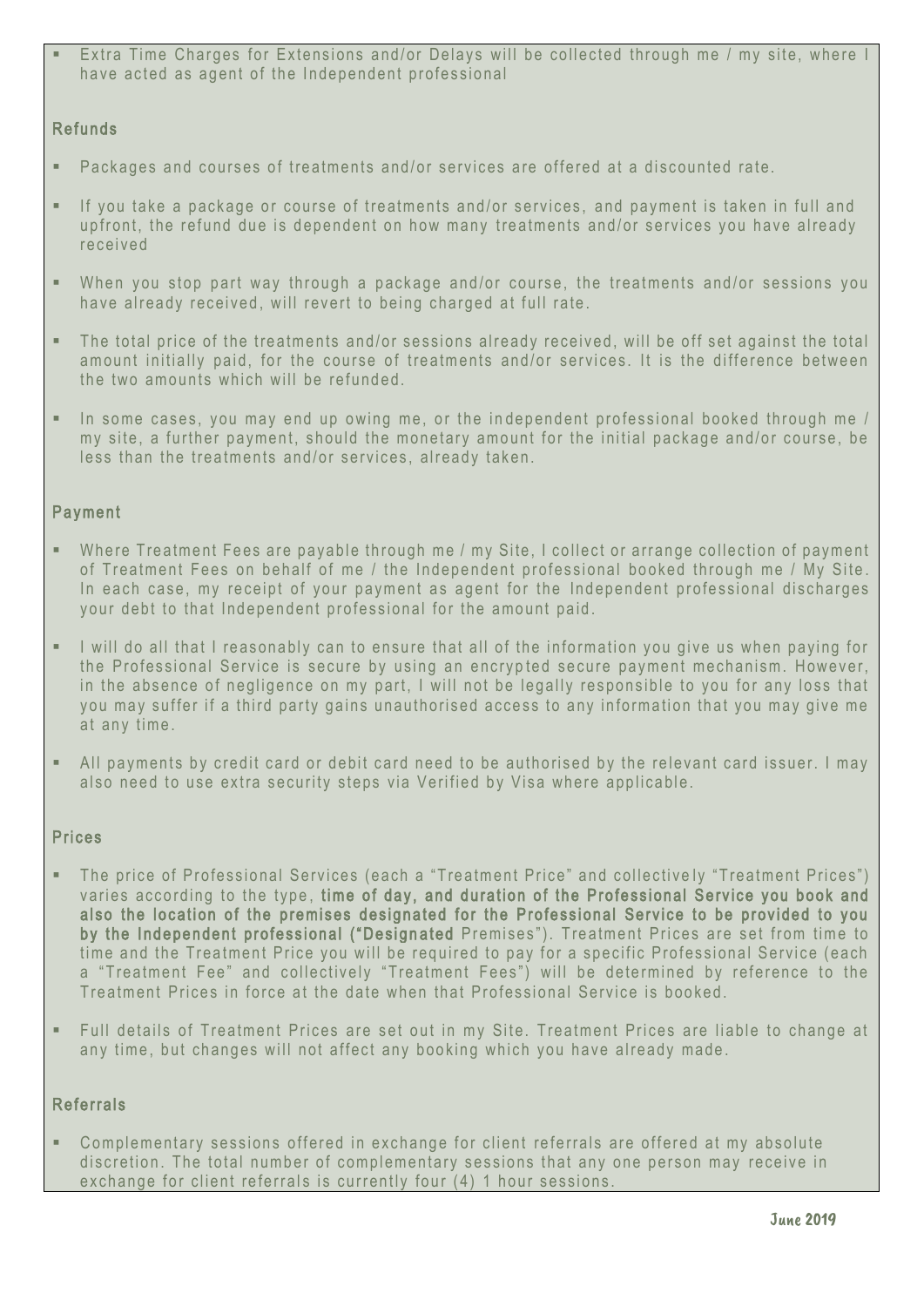- the total number of complementary sessions that any one person may receive can at my absolute discretion be increased or decreased. This will not affect the number of sessions agreed with you at the time the promotion was offered to you by me
- **•** The number of client referrals required in exchange for a 1 hour complementary session is determined at my absolute discretion and may be subject to change. This will not affect the number of sessions agreed with you at the time the promotion was offered to you by me
- . The scheduling of a complementary session is subject to availability and will be adjusted at my absolute discretion according to my treatment schedule

### Your Use of The Services

- The Services are for your personal and non-commercial use and must only be used for the purposes of inquiring about or making bookings for Professional Services and / or purchasing Products as expressly described above. You must not use my Site, or the Services, to do any of the following (each of which is strictly prohibited):
- . Engage in, or with, any inappropriate behaviour including but not limited to illicit or sexually suggestive remarks, sexual advances, excessive drinking of alcohol, drug use, and/or other in appropriate behaviour;
- Harass, abuse, threaten or otherwise infringe or violate my rights or the rights of any Independent professionals that you book through me / my site, (including any employees and personnel) or others:
- **E** Restrict or inhibit any other user from using and enioving the Services:
- **•** Infringe the privacy rights, property rights, or other civil rights of any person;
- **•** Data-mine, harvest or otherwise in anyway, collect information about others, including email addresses, without their consent;
- **•** Use technology or other means to access My computer network, unauthorised content or nonpublic spaces;
- **.** Introduce or attempt to introduce any viruses or any other harmful code, files or programs that interrupt or otherwise or limit the Services, My Site's functionality, or damage, disable or otherwise impair My servers or networks or attempt to do the same; or
- **Engage in or encourage others to engage in criminal or unlawful conduct or breach My Terms** including misuse of the Services for unlawful or unauthorised purposes.
- You agree not to breach My Terms in any way which may result in, among other things, termination or suspension of your access to the Services.

#### Your Responsibilities

**E** In addition to the responsibilities noted above, it is your responsibility to provide complete and accurate information at the time of booking or purchase. Failure to provide complete and accurate information may result in a rejection of your booking request, cancellation of your booking, an in ability of me, or any Independent professional booked through me  $/$  my site, to provide the Professional Service as requested. Such failure may also result in loss or incorrect delivery of your booking confirmation or Order Confirmation.

**Disclaimer**